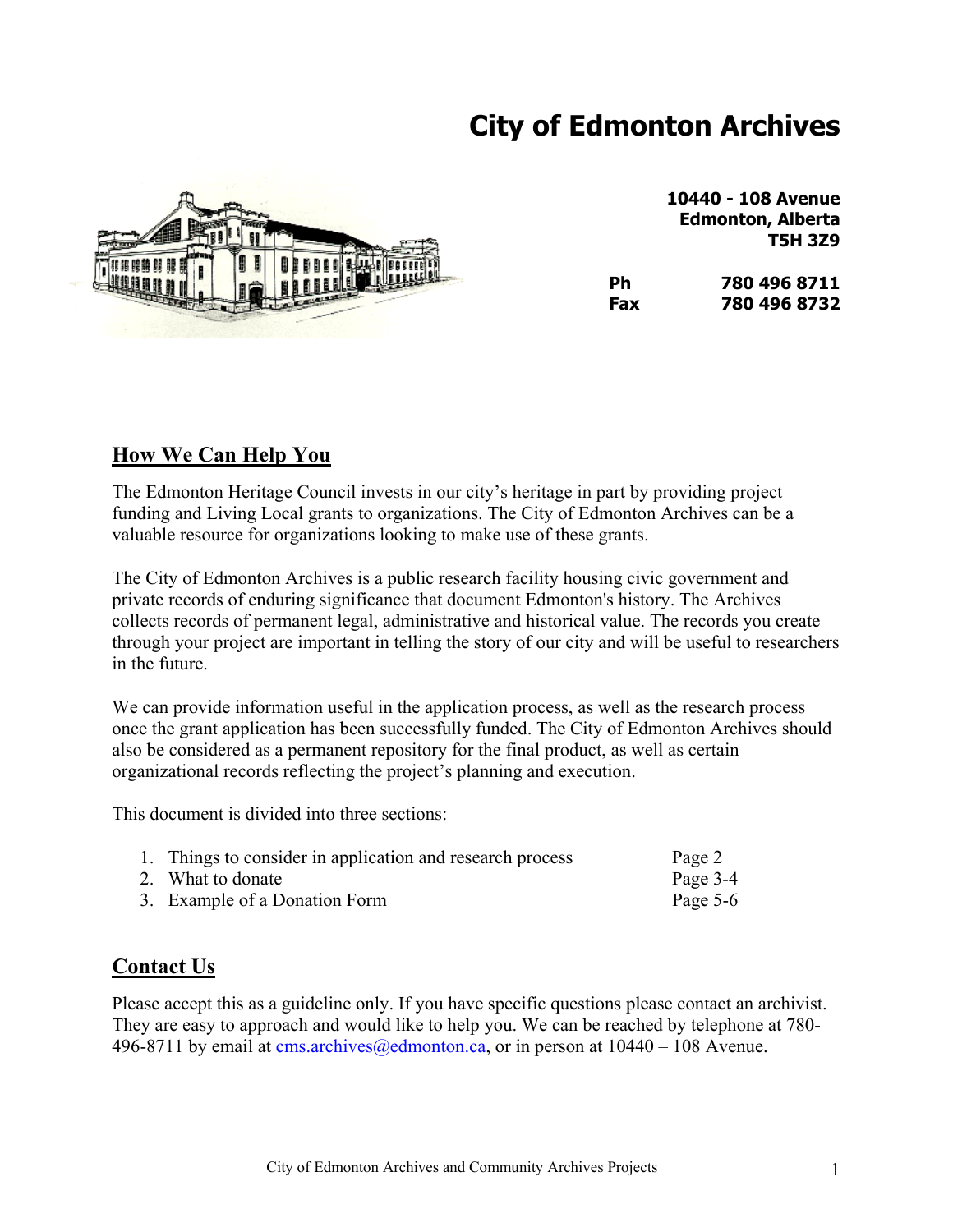## **Things to Consider in your project's Research Process**

## **1) Include Us in your Research Plan:**

Archivists are a friendly bunch and we really want to help. The more we know about your project the more capable we will be of helping you find what you're looking for. Much of our collection is not described on our website. It is always worth reaching out and talking to us though an email, phone call, or quick visit in person. We can help you understand the resources we have available that will help you on your project.

## **2) Time Constraints:**

Working with archives can take time. Researching in archives is a more time consuming process than using secondary sources from a library. The materials must be identified and pulled before you can see them. Also, the City of Edmonton Archives is open late on Wednesdays only, and is closed on weekends. For those who work regular hours, accessing our collection can be time consuming.

Reproductions cannot always be done immediately. Small amounts of photocopying can sometimes be done right away, but larger amounts may take a day or two. Photographic reproductions can take up to 12 working days, and oversize material such as maps or blueprints may take even longer depending on the condition of the material and the number of orders at any given time.

## **3) Costs:**

Although there is no cost to using the City of Edmonton Archives there is a cost to reproductions. Photocopies are 50 cents each, photographic reproductions start at \$15, and oversized material is based on its size, but starts at \$20. Material reproduced for commercial purposes are subject to additional fees.

The City of Edmonton Archives does offer a reduced rate for non-profit organizations. For a 25% discount please send a letter on official letterhead to the City Archivist explaining the project and the rational for the discount.

## **4) Permissions:**

If you order a photograph for public display or print or online publishing, a photo permission or credit use agreement may be required. There is no additional charge for public display or publishing.

It is the researcher's responsibility to ensure all copyright laws are followed.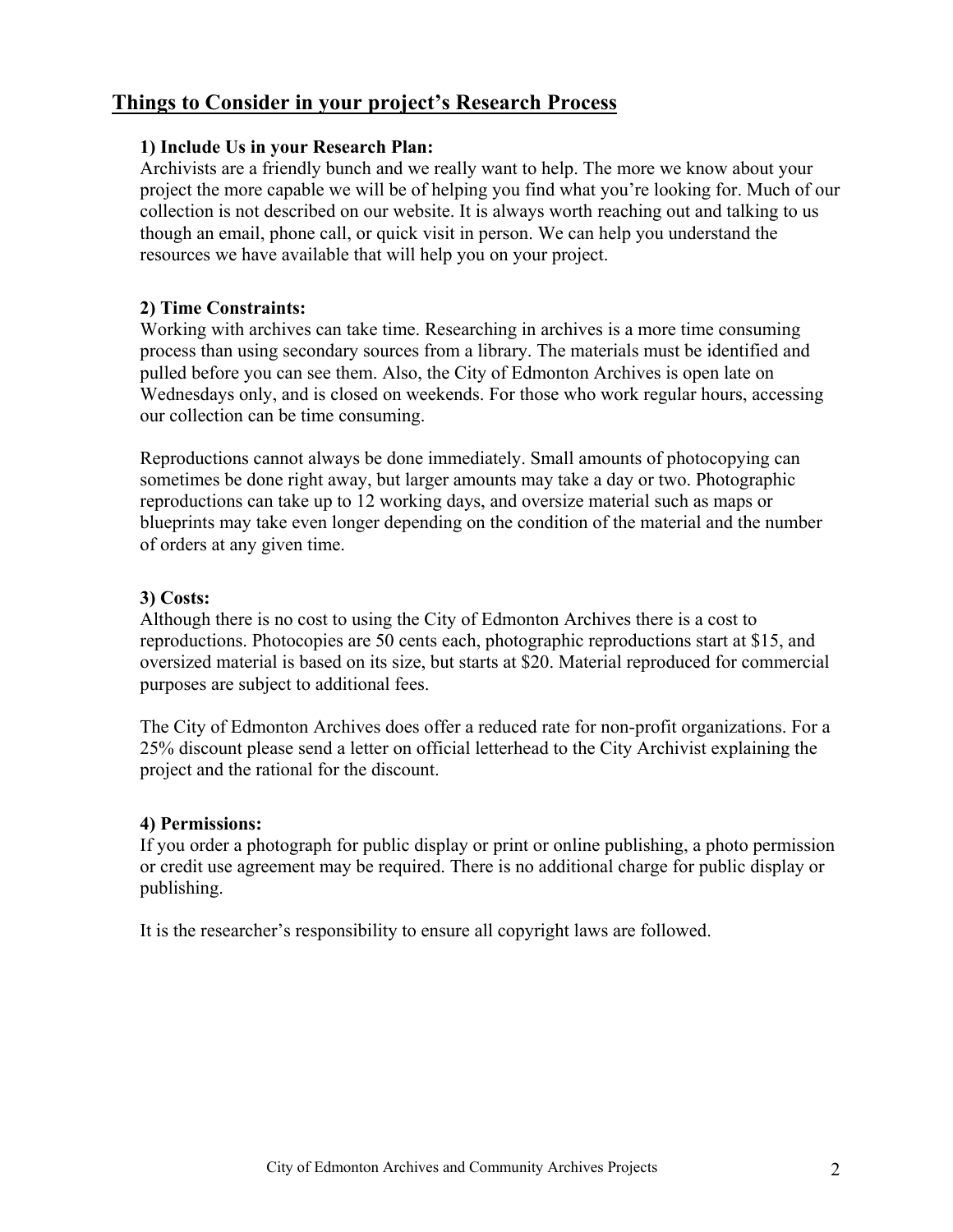# **What to Donate**

During the course of your project your organization will generate a variety of records. Some may have legal importance, some are for financial accountability, some are for the governance of the project, and others document the individuals and events relating to the project. They are all important for helping other people understand what the organization does, but only some have lasting value. Those are the records which should be placed in an archives for long term preservation.

Records can come to the Archives in a variety of formats, including digital. The City of Edmonton Archives prefers digital records in pdf, jpeg and tiff formats.

Remember, your records will be more meaningful in the future if things are described fully  $-i.e.$ for photographs: ideally the people in the photograph should be identified, the event name recorded and the date the photograph was taken (and also the photographer if known). For event programs – make sure the date, year and the people involved are recorded, either in the program or on the file folder. This contextual information for your records will help your organization if you decide to write your history or prepare a display or presentation. It will also help future researchers who are interested in your organization.

At the time of donation you will be asked to complete a Donor Form on behalf of your organization, formally transferring ownership of the records to the Archives (see attachment). The second page of the donor form will provide the Archives with valuable contextual information about the records and your organization, and is very important to fill out. You may attach additional pages if necessary. Also, a file list of the donated material will greatly facilitate the Archives processing the donation.

Please note that each organization and project is unique. The guidelines below indicate various kinds of records and whether they can be disposed of or archived depending on whether they have enduring value or not. Each organization needs to consider how well these guidelines fit their situation and adapt them as necessary. When in doubt, send the records and an archivist will determine their archival value.

| <b>Send</b>                                 | Don't Send                                  |
|---------------------------------------------|---------------------------------------------|
| Completed donor form                        |                                             |
| File list including file title, year(s) the |                                             |
| material in each file was produced, and box |                                             |
| number.                                     |                                             |
| Copy of your grant application              | Material from the EHC relating to the grant |
|                                             | program                                     |
| List of project participants and partners   |                                             |
| Meeting minutes relating to the project     | Meeting minutes unrelated to the project    |
| Correspondence reflecting decisions,        | General correspondence, correspondence      |
| including printed emails, relating to the   | unrelated to the project, or working papers |
| project                                     |                                             |
| Promotional material, things related to     |                                             |
| launch of project                           |                                             |
| Original photos of people, events, etc.     | Copies of photos                            |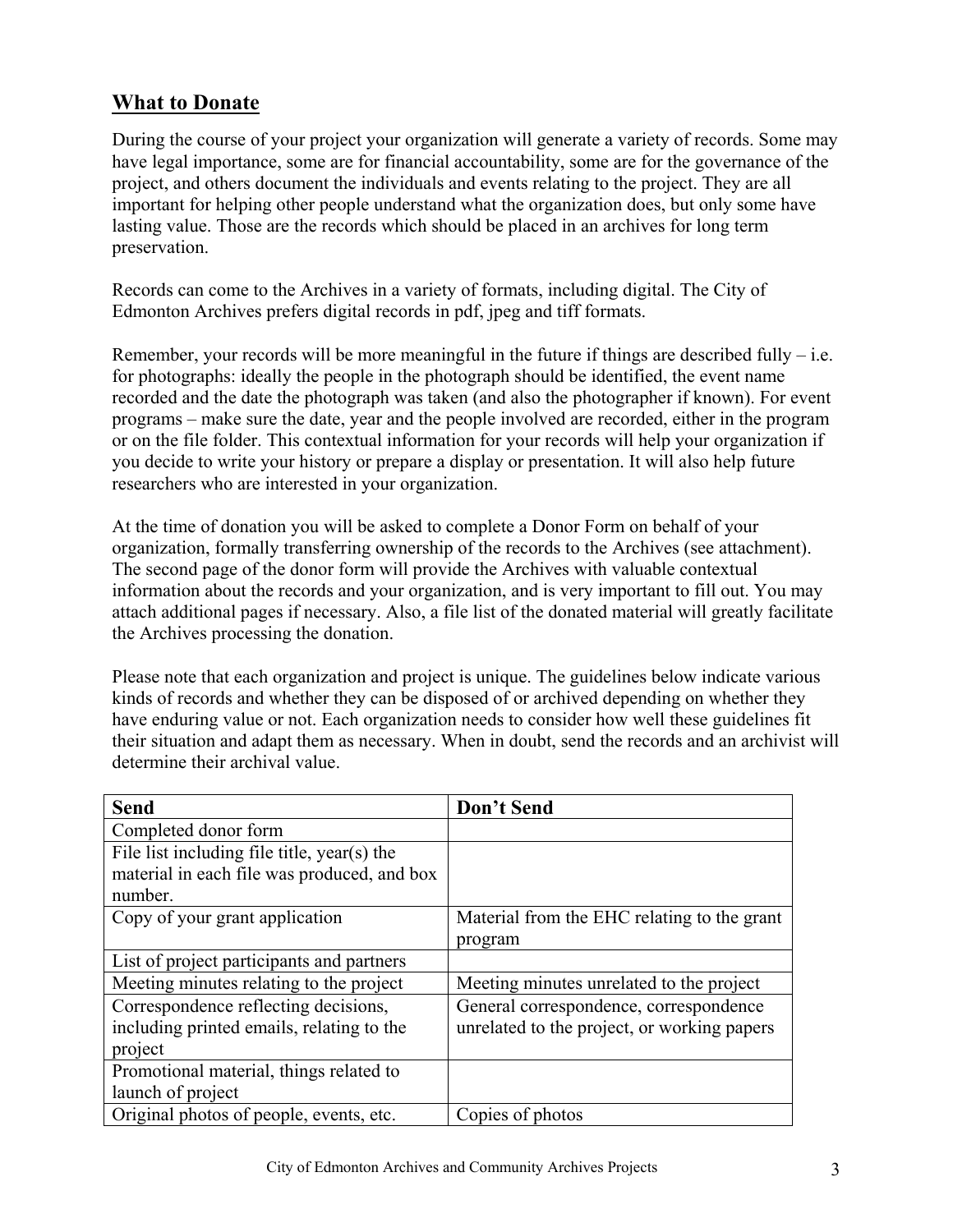| <b>Send</b>                                    | Don't Send                                 |
|------------------------------------------------|--------------------------------------------|
| Oral history transcripts, copies of waivers    |                                            |
| (including a clause stating the material will) |                                            |
| be donated to the archives for future use by   |                                            |
| researchers) and any other materials that      |                                            |
| may result from the project.                   |                                            |
| History of the organization                    |                                            |
| Audio visual recordings                        |                                            |
| Financial records such as general ledger or    | Financial records such as monthly          |
| budgets                                        | statements, accounts payable/receivable,   |
|                                                | banking records, budget working papers, or |
|                                                | tax records. Do not include material you   |
|                                                | may need for audit purposes.               |
| News clippings and scrapbooks relating to      |                                            |
| the project                                    |                                            |
| Project event calendars and schedules          |                                            |
| A copy of the final product in whatever        |                                            |
| form is most suitable                          |                                            |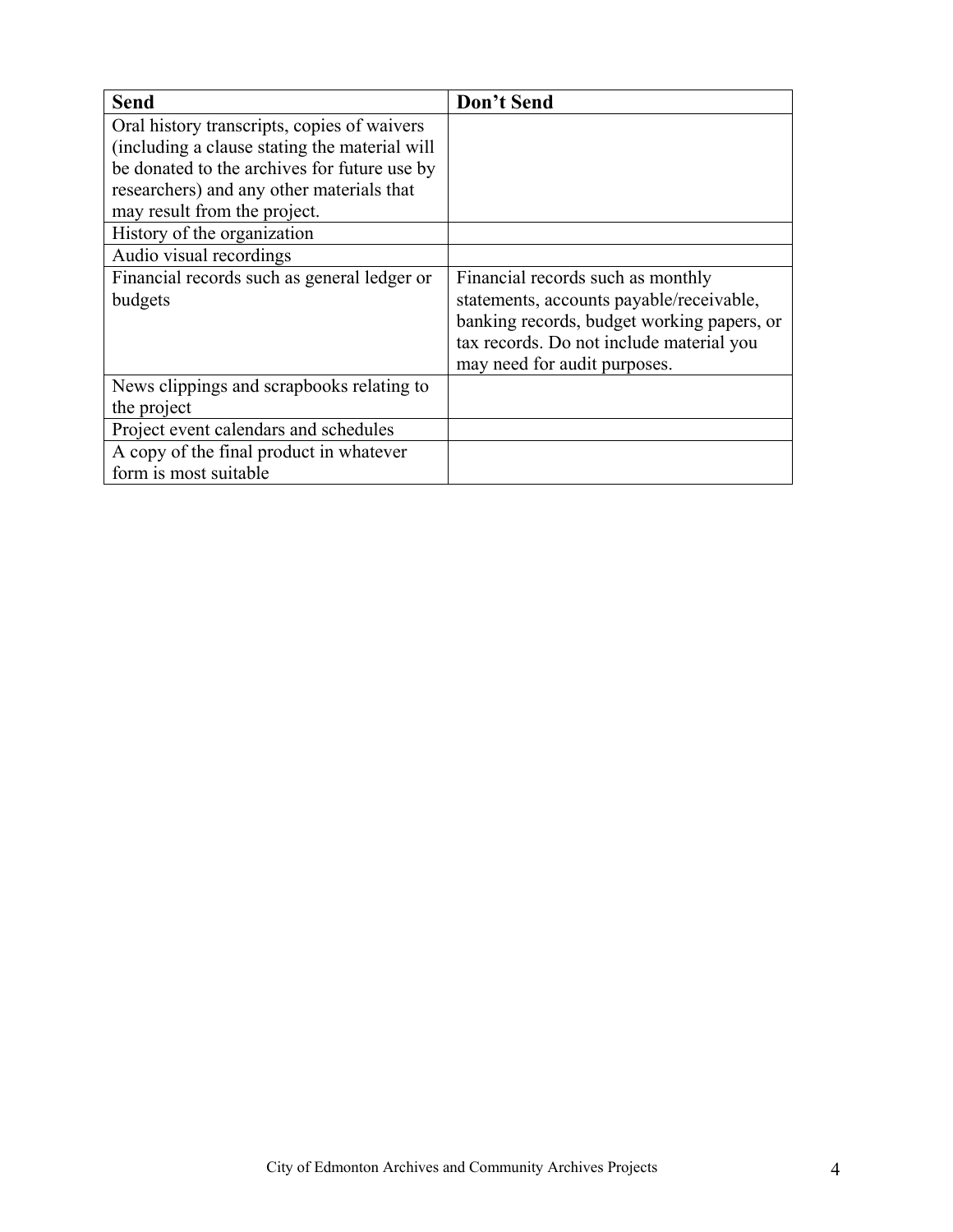Accession Number:



# City of Edmonton Archives Donation Agreement



#### *Freedom of Information and Protection of Privacy (FOIP) Statement*

*This personal information is being collected under the authority of section 33(c) of the FOIP Act and will be used for administration purposes and to enhance the research value of the donated records. All information collected by the City of Edmonton is protected by the provisions of the FOIP Act. You may direct your questions about the collection, use, or disclosure of your personal information by contacting the City of Edmonton Archives at (780) 496-8711.* 

#### **Information of Donor:**

| Information about donors is only available to authorized archives staff. |  |
|--------------------------------------------------------------------------|--|

#### **Description of material** *(please use the back of this sheet)***:**

I, \_\_\_\_\_\_\_\_\_\_\_\_\_\_\_\_\_\_\_\_\_ (the Donor) am the owner of the material described above (the Property) and have full power and authority to enter into this Agreement. I hereby unconditionally give the Property to the City of Edmonton Archives including all copyright and other proprietary rights I have relating to the Property, except those rights or conditions, if any, that are specifically excepted as set out below. By signing this document as Donor, I acknowledge that the material in the donation may be copied under section 30.21 of the Copyright Act. *(Note: If you do not own copyright to the Property, please indicate, if possible, who does own the copyright.)*

I understand this material will be retained by the City of Edmonton Archives and will be made available to the public for private study and for research purposes. The City of Edmonton Archives retains the right to determine the use and ultimate disposition of an item within its collections, subject only to the conditions preset by donor and applicable federal, provincial, and municipal laws.

| Conditions:                                                                       |                                                 |
|-----------------------------------------------------------------------------------|-------------------------------------------------|
| If the material does not meet the City of Edmonton Archives acquisition criteria: |                                                 |
| $\Box$ Please return it at donor's expense.                                       | $\Box$ Please destroy it by archival standards. |

| Dated this | ∠⊾ |  |
|------------|----|--|
| Signed:    |    |  |

(Donor) (City of Edmonton Archives' representative)